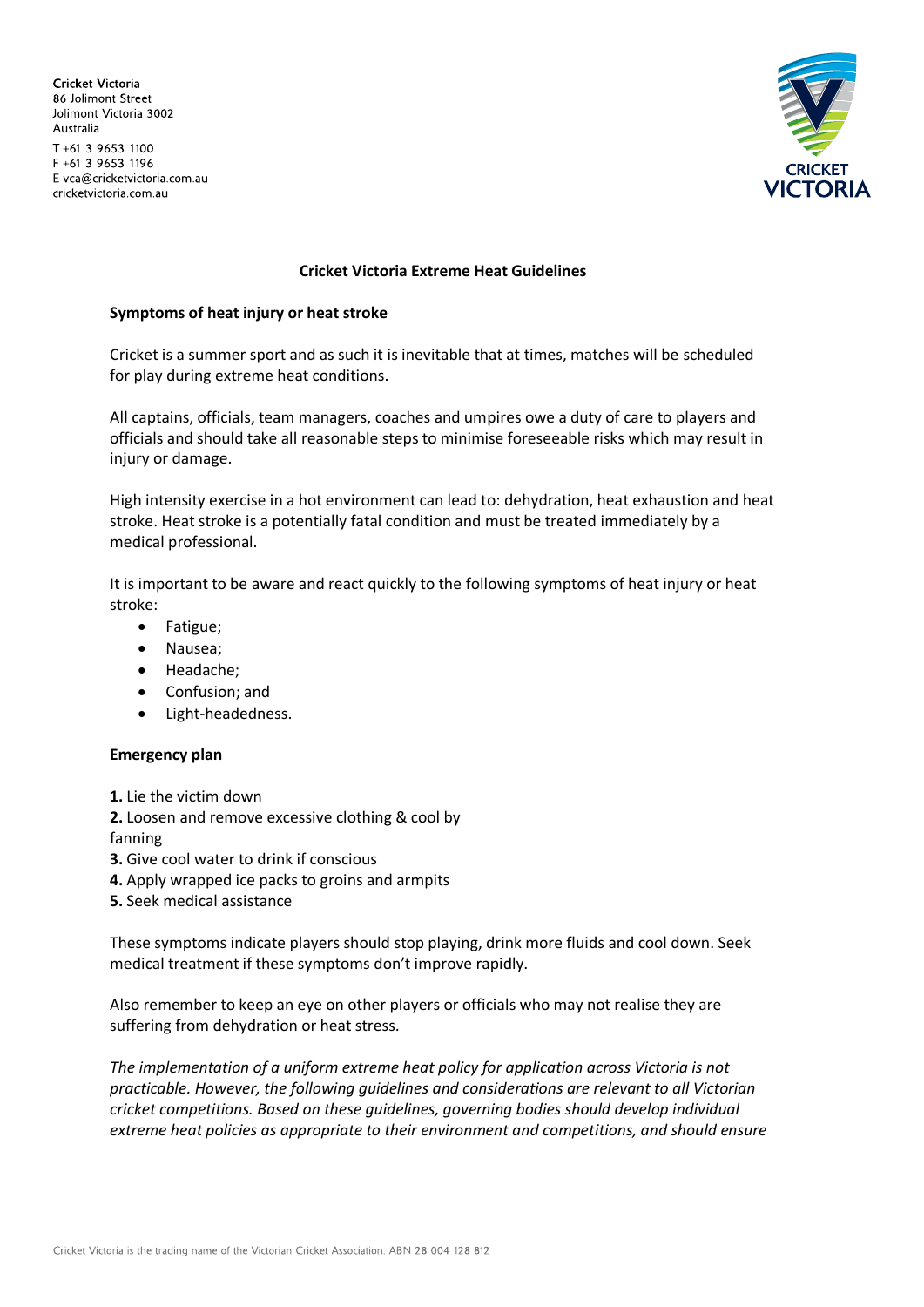

*that the provisions of these policies are incorporated into playing conditions and rules applying to competitions under their control.*

# **Timing of matches and training**

Where possible, avoid scheduling training and matches during the hottest part of the day (usually between 11am and 3pm or noon and 4pm during daylight saving time.)

Early morning or night games minimise the likelihood of unacceptable playing conditions

## **Hydration**

The Cricket Australia Policy refers to the following guidelines regarding hydration practices for matches held during hot weather. These guidelines are also relevant to senior cricket competitions.

- Drinks breaks should occur every 30-60 minutes in all matches (every 30 minutes in conditions of extreme temperature);
- Water is the most appropriate drink for re-hydration. However diluted cordial or sports drinks may be supplied. Flavoured drinks may be particularly palatable to children who have consistently poor drinking habits during exercise;
- Drinks should be available for individual players between drinks breaks. Umpires should
- be advised when additional drinks are sought and players should make every effort to ensure no time is wasted;
- Players should be encouraged to have their own drink bottles. This ensures that each player has access to an adequate level of replacement fluids and reduces the risk of contamination and viruses; and
- Where cups and a large container are used, cups should not be dipped into the container. Used cups should be washed or disposed of after use. Do not share cups.

### **Additional considerations in regard to hydration**

- The local rules should state who is responsible for ensuring adequate water or other drinks are available;
- Consideration should be given to relaxing slow over rate penalties to allow for additional drinks breaks (which should be completed as soon as possible);
- Drink bottles also may be made available with club square leg umpires or stored underground on the field if a suitable facility exists (eg. covered tap box); and
- Encourage players and officials to drink plenty of fluids (preferably water) with no restrictions placed on players getting drinks, placing them on the field etc.

### **Player rest and rotation**

 It is recommended that wherever possible when extreme temperatures are forecast, surplus players should be selected in addition to 12th man;